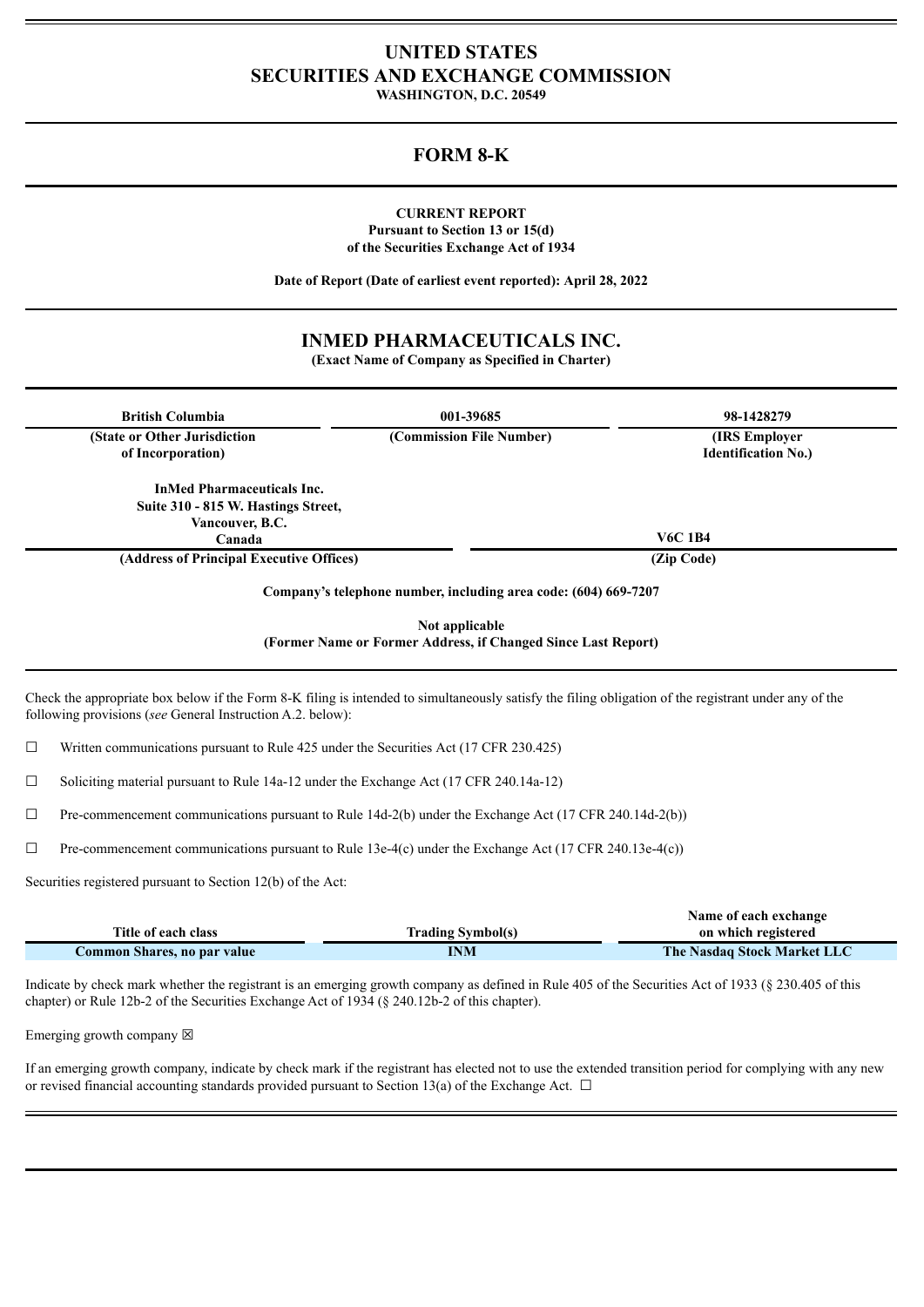### **Item 7.01 Regulation FD Disclosure.**

On April 28, 2022, the Company announced the publication of a patent application in North America for several cannabinoid analogs. This patent application has broad claims directed to their molecular structure, uses and methods of manufacturing.

The information set forth in this Item 7.01, including Exhibits 99.1, is being furnished and shall not be deemed "filed" for purposes of Section 18 of the Securities Exchange Act of 1934, as amended (the "Exchange Act"), or otherwise subject to the liabilities of that section. The information set forth in this Item 7.01, including Exhibit 99.1, shall not be deemed incorporated by reference into any other filing under the Securities Act of 1933, as amended, or the Exchange Act, except as shall be expressly set forth by specific reference in such a filing.

### **Item 9.01. Financial Statements and Exhibits.**

### (d) Exhibits:

The following exhibits shall be deemed to be furnished, and not filed:

| Exhibit<br>No. | <b>Description</b>                                                                                      |
|----------------|---------------------------------------------------------------------------------------------------------|
| 99.1           | News release, dated April 28, 2022                                                                      |
| 104            | Cover Page Interactive Data File (embedded within the Inline XBRL document and included as Exhibit 101) |

1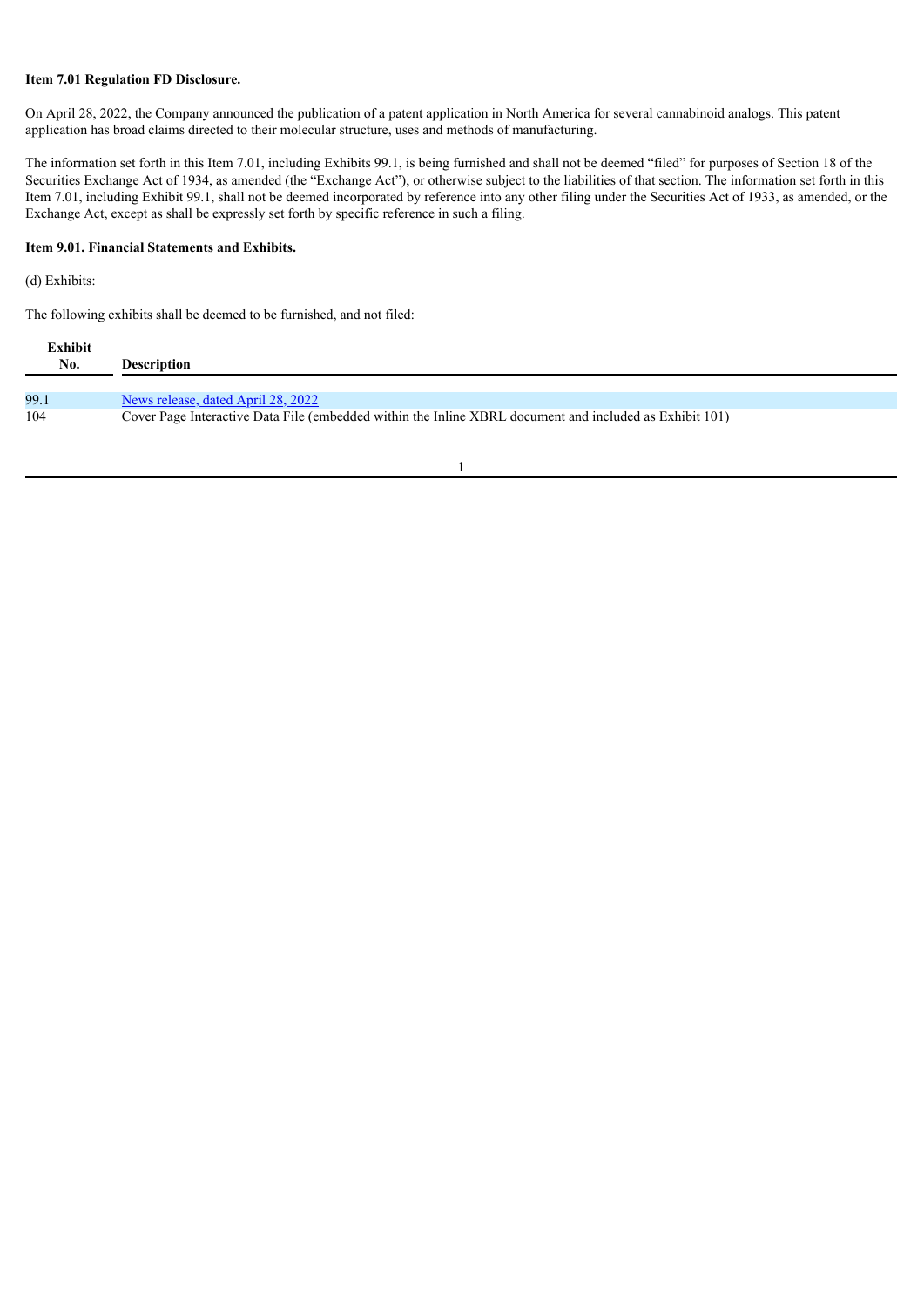### **SIGNATURES**

Pursuant to the requirements of the Securities Exchange Act of 1934, the registrant has duly caused this report to be signed on its behalf by the undersigned hereunto duly authorized.

INMED PHARMACEUTICALS INC.

Date: April 28, 2022 By: /s/ Brenda Edwards

Brenda Edwards Interim, Chief Financial Officer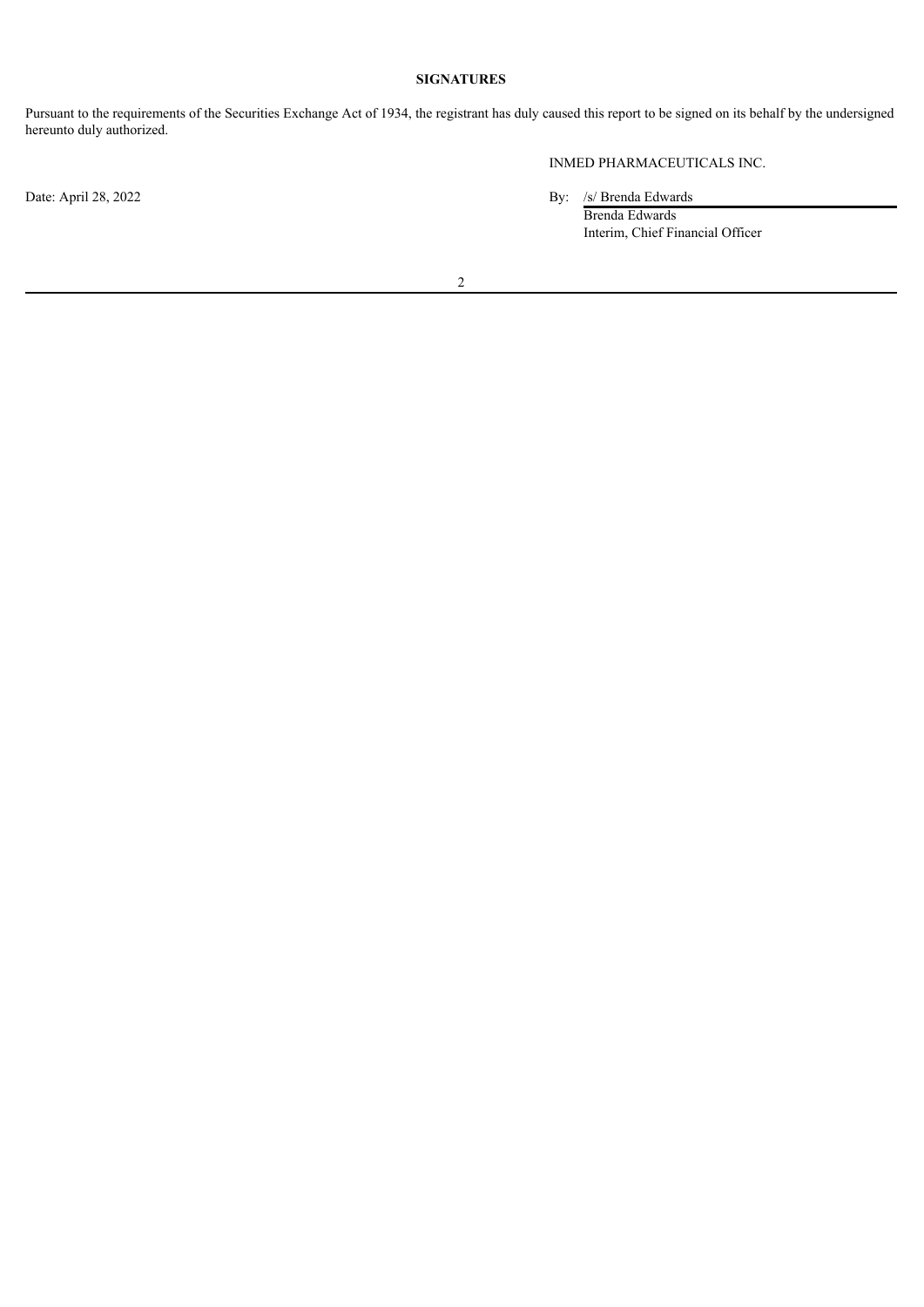### **NASDAQ: INM**

<span id="page-3-0"></span>

Suite 310-815 W. Hastings St. Vancouver, BC, Canada V6C 1B4 Tel: +1.604.669.7207 Email: info@inmedpharma.com www.inmedpharma.com

### **InMed Expands Patent Portfolio with Novel Cannabinoid Analogs and Advances Collaboration Agreement with Leading Cannabinoid Research Expert**

### ● *Expands library of proprietary cannabinoid analogs for pharma R&D*

#### ● *Research collaboration initiated to screen analogs for therapeutic uses*

Vancouver, BC and South San Francisco, CA – April 28, 2022 – **InMed Pharmaceuticals Inc.** ("InMed" or the "Company") (Nasdaq: INM), a leader in the research, development, manufacturing and commercialization of rare cannabinoids, is pleased to announce the publication of a patent application in North America for several cannabinoid analogs. This patent application has broad claims directed to their molecular structure, uses and methods of manufacturing.

Entitled "Cannabinoid Analogs and Methods for their Preparation", the patent application describes several new cannabinoid-related chemical compounds that have not been previously described. If granted, the broad patent application allows for the creation of several variations of novel cannabinoid compounds, producing a robust library of proprietary new chemical entities ('NCEs').

Scientists at BayMedica, LLC, InMed's subsidiary in the US, designed and produced these cannabinoid analogs. These NCEs are expected to offer similar or improved therapeutic effects compared to their parent (naturally occurring) cannabinoid with modifications that may make them preferred candidates to treat specific diseases.

Eric Hsu, SVP, Pre-Clinical Research and Development for InMed commented; "We believe rare cannabinoids hold tremendous therapeutic potential that may address a number of unmet medical needs. This patent covers the selective modification of naturally occurring cannabinoids to target specific properties for pharmaceutical development. Such patent protection is an important component to ensure long-term commercial exclusivity as we continue to invest in R&D."

InMed has initiated a research collaboration with the Department of Biotechnological and Applied Clinical Sciences, University of L'Aquila (Italy) in the laboratory of Dr. Mauro Maccarrone, an international expert in cannabinoid research and founding member of the European Cannabinoid Research Alliance. He is also the 2007 recipient of the International Association for Cannabinoid Medicines's prestigious Ester Fride Award for Basic Research, and the 2016 recipient of the International Cannabinoid Research Society's prestigious Mechoulam Award. Dr. Maccarrone's lab will be screening the Company's novel cannabinoid analogs to investigate pharmacological properties and potential therapeutic uses.

### **Creating a robust patent library of NCEs**

The patent application covers technology that allows for the creation of libraries of NCEs that can be compared to other drugs in order to select candidates for advancement. The cannabinoid analogs were manufactured in a biosynthetic process using the yeast *S. cerevisiae,* which is commonly used to produce therapeutic biologicals and vaccines.

Filing this patent application in a number of global jurisdicitions further emphasizes the Company's commitment towards developing NCEs and enhancing rare cannabinoids R&D opportunities.